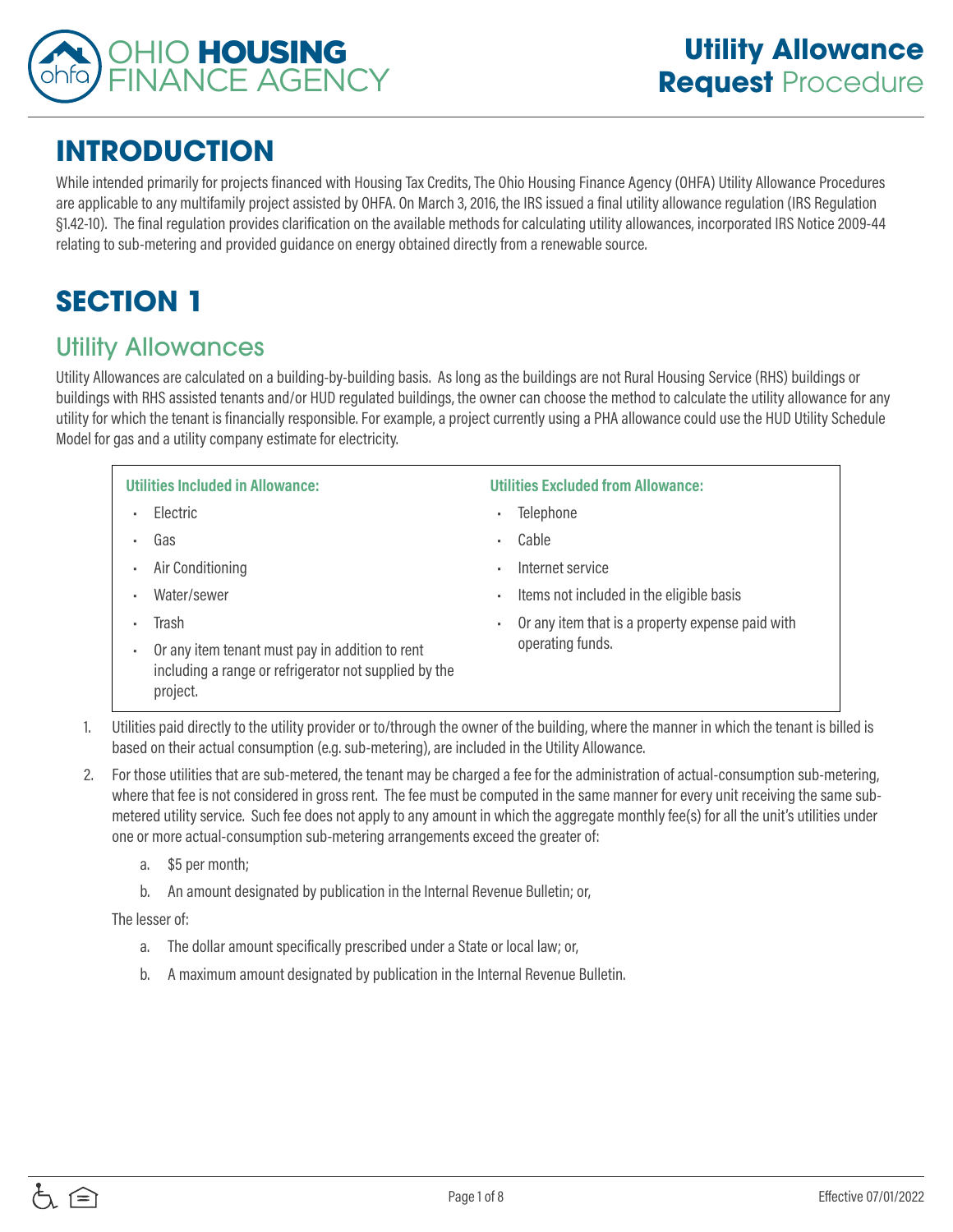

## Utility Allowance Methods

Of the available methods to calculate a utility allowance, OHFA will accept the following utility methods as defined in IRS Regulation §1.42-10.

#### **The following do not require OHFA approval:**

- 1. Public Housing Authority (PHA) Allowance;
- 2. Utility allowances as required by other federal programs:
	- a. Rural Housing Services (RHS) buildings or buildings with RHS assisted residents: The applicable Utility Allowance for the project will be determined under the method prescribed by the RHS (or successor agency), whether or not the building or its tenants also receive other state or federal assistance, including any units occupied by tenants receiving rental assistance payments from the Department of Housing and Urban Development (HUD). No other utility method can be used by RHS buildings or buildings with RHS assisted residents.
	- b. HUD regulated buildings layered with any program: If neither the building or any resident in the building receives RHS rental assistance payments, and the rents and the Utility Allowances of the building are regulated by HUD (HUD regulated building), the applicable Utility Allowance for all rent restricted units in the building is the applicable HUD Utility Allowance. No other utility method described in this section can be used by HUD regulated buildings.
	- c. Units occupied by tenants who receive a Housing Choice Voucher (HCV): The utility allowance for that unit is the utility allowance published by the Housing Authority that issues the HCV.

#### **The following alternative methods must be reviewed and approved by OHFA:**

- 1. Utility Company Estimate
- 2. HUD Utility Schedule Model
- 3. Engineer's Energy Consumption Model
- 4. Renewable Source

### 2013 Final HOME Rule

The 2013 Final HOME Rule requires Participating Jurisdictions (PJs) to determine an individual utility allowance for each HOME rental project either (1) by using the HUD Utility Schedule Model or (2) by otherwise determining the allowance based upon the specific utilities used at the project.

After receiving guidance from our local HUD office, OHFA will require owners of projects that received HOME funds on or after August 23, 2013 to request a utility allowance from OHFA. Owners of these projects will no longer be able to use the Public Housing Authority (PHA) allowance for any HOME units in the project. Owners of these projects are required to submit an individual utility allowance by using either the HUD Utility Schedule Model, utility company estimate or engineer's energy consumption model.

#### **LIHTC/HOME Units with HCV Assistance Established after 8/23/13**

The HOME program does not allow the PHA utility allowance to be utilized when determining gross rent. When the household also resides a housing choice voucher (HCV) tenant, the owner must use an OHFA approved UA for HOME and the PHA utility allowance for LIHTC . This means gross rent for a HCV unit that is also a LIHTC unit layered with HOME funds established after August 23, 2013, needs to be calculated two different ways. For LIHTC rent compliance, owners will use the PHA UA, tenant paid rent, and any non-optional charges to determine the gross rent. For the HOME program, owners will use the OHFA approved UA, tenant paid rent AND the Housing Choice Voucher Assistance Amount to determine Gross Rent. Owners must be in compliance with both programs max rent if they decide to make a HCV tenant a HOME unit. Example on the next page.

Owners must demonstrate the unit is in compliance with the LIHTC and HOME rent requirements. The OHFA TIC will reflect the LIHTC rent compliance. Owners are required to add the specific [LIHTC/HOME with HCV unit Clarification Record](https://www.ohiohome.org/compliance/documents/PC-E37-LIHTC-HOME-HCV.pdf) to the file that will illustrate HOME rent compliance. This clarification record should be filed behind page 2 of the TIC.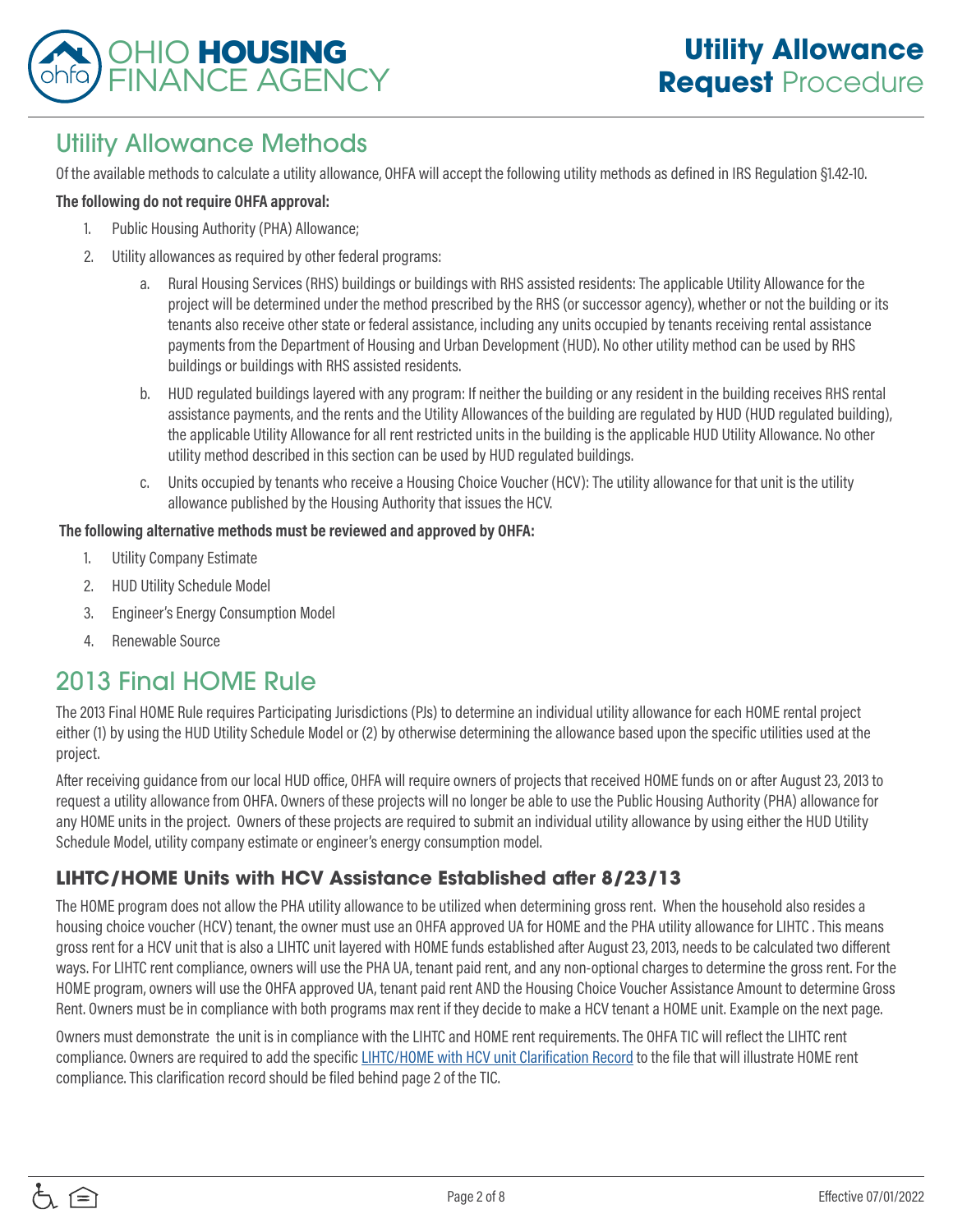

#### LIHTC/ HOME unit with HCV **IN COMPLIANCE**

| <b>Max Rent Info</b>          |         | <b>LIHTC Rent Compliance</b> |         | <b>HOME Rent Compliance</b> |       |
|-------------------------------|---------|------------------------------|---------|-----------------------------|-------|
| LIHTC Max Rent                | \$1,000 | TPR amount                   | \$300   | <b>TPR</b>                  | \$300 |
| <b>HOME Max Rent</b>          | \$900   | <b>HCV Excluded</b>          |         | HCV amount                  | \$450 |
|                               |         | PHA UA                       | \$120   | <b>OHFA Approved UA</b>     | \$100 |
| <b>Utility Allowance Info</b> |         | <b>LIHTC Gross Rent</b>      | \$420   | <b>Gross Rent</b>           | \$850 |
| PHA UA                        | \$120   | <b>LIHTC Max Rent</b>        | \$1,000 | Max Rent                    | \$900 |
| <b>OHFA Approved UA</b>       | \$100   | In Compliance                |         | In Compliance               |       |

| Tenant Paid Rent (TPR) Amount       | \$300 |
|-------------------------------------|-------|
| Housing Choice Voucher (HCV) Amount | \$450 |

#### LIHTC/ HOME unit with HCV **OUT OF COMPLIANCE**

| <b>Max Rent Info</b>          |       | <b>LIHTC Rent Compliance</b> |       | <b>HOME Rent Compliance</b> |       |
|-------------------------------|-------|------------------------------|-------|-----------------------------|-------|
| <b>LIHTC Max Rent</b>         | \$700 | TPR amount                   | \$300 | <b>TPR</b>                  | \$300 |
| <b>HOME Max Rent</b>          | \$650 | <b>HCV Excluded</b>          |       | <b>HCV</b> amount           | \$350 |
|                               |       | PHA UA                       | \$120 | OHFA Approved UA            | \$100 |
| <b>Utility Allowance Info</b> |       | <b>LIHTC Gross Rent</b>      | \$420 | <b>Gross Rent</b>           | \$750 |
| PHA UA                        | \$120 | <b>LIHTC Max Rent</b>        | \$700 | Max Rent                    | \$650 |
| OHFA Approved UA              | \$100 | In Compliance                |       | <b>OUT OF Compliance!!</b>  |       |

| Tenant Paid Rent (TPR) Amount       | \$300 |
|-------------------------------------|-------|
| Housing Choice Voucher (HCV) Amount | \$350 |

Owners of projects that received **OHFA HOME funds prior to August 23, 2013** are not impacted by the utility allowance requirement in the 2013 Final HOME Rule and may continue to use any utility allowance method described in this policy, including PHA estimates.

## Changes to Utility Allowance

- 1. Implementation
	- a. PHA Any time the PHA makes a new utility allowance schedule available, the updated allowance can be implemented immediately but must be implemented for rent due at least 90 days after the change is made available.
	- b. For RHS buildings or buildings with RHS assisted residents and HUD regulated buildings, changes to utility allowances are expected to comply with the associated program rules.
	- c. Alternative Methods The approved allowance cannot be implemented prior to the end of the 90-day review period (discussed in Section 2), even if the owner receives an approval letter from OHFA before that time.
- 2. DevCo: It is mandatory for the following updates to be made in DevCo
	- a. Updated allowances
	- b. Current verification and/or effective date
	- c. Updated rents
		- For more information regarding these changes, click [here.](https://ohiohome.org/devco/documents/Devco_SectionV.pdf)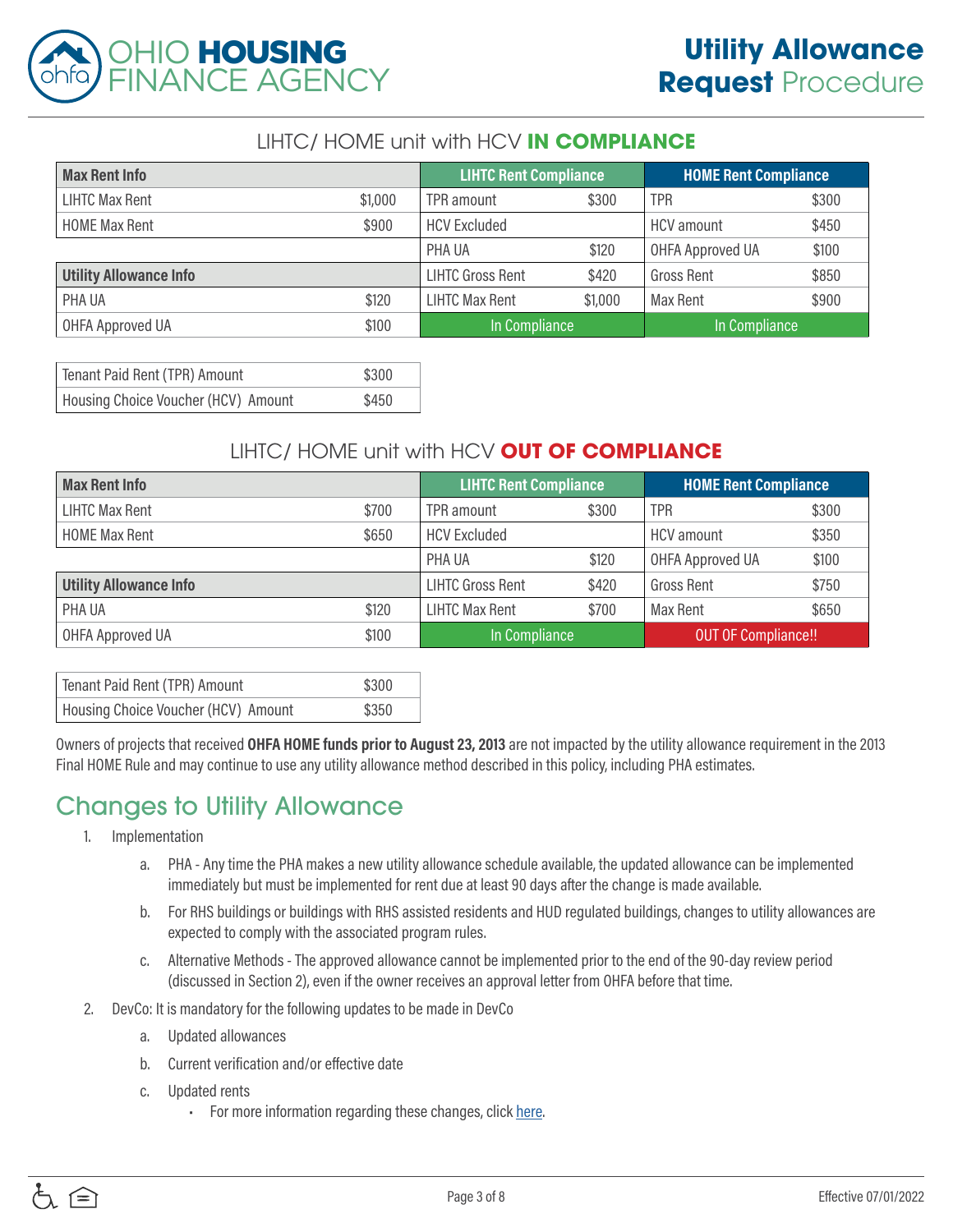

# **SECTION 2: ALTERNATIVE METHODS**

#### **Dates**

- 1. Alternative Methods should be made effective on the 91st day to be sure to allow for the 90 day waiting period.
	- a. Day one of the 90 day period begins on the date that OHFA receives the UA request.
- 2. Alternative Methods expire one year from their effective date.
- 3. Renewal requests must be submitted 90 days prior to the expiration of the current utility allowance in effect.

### Requests and Renewals

Owners are required to submit the following for all requests. OHFA will no longer accept Excel spreadsheets for UA requests. All requests will need to be converted into a PDF format.

- 1. A signed and dated cover letter outlining the request.
- 2. The completed [Utility Allowance Request Form \(PC-E30\)](http://ohiohome.org/compliance/documents/utilityallowanceform_PC-E30.pdf) must be submitted to: [uarequest@ohiohome.org.](mailto:uarequest%40ohiohome.org?subject=)
- 3. All documents supporting request. *(See Section 3 for more information)*. All data must be no older than 60 days prior to the start of the 90-day period (Section 1.42-10).
- 4. A copy of a 90-day notice to tenants showing UA amounts being requested.
- 5. If a utility allowance approval requires additional documentation or corrections, a request for the additional documentation or correction will be made via email and management will have 10 business days to respond.

## Approvals

Once the utility allowance is approved the owner is required to maintain OHFA's approval letter and the utility allowance request in hardcopy and/or electronic format.

### Non-renewals

If the owner chooses not to renew the utility allowance[, The Utility Allowance Statement of Non-Renewal Form \(PC-E31\)](http://ohiohome.org/compliance/documents/utilityallowancestatement_PC-E31.pdf) must be submitted prior to the expiration date.

### **Noncompliance**

If the owner fails to conduct an annual review of an alternative method, the noncompliance is corrected by:

- 1. Reverting to the current PHA utility allowance; AND,
- 2. Conducting and submitting a new review using current information; OR,
- 3. Submitting [The Utility Allowance Statement of Non-Renewal Form \(PC-E31\).](http://ohiohome.org/compliance/documents/utilityallowancestatement_PC-E31.pdf)

## Applications for funding

- 1. New Construction all requests must be submitted to the Office of Multifamily Housing 10 business days before submission of the final application for 9% competitive, 4% bond, or HDGF programs.
- 2. Acquisition/Rehab all requests must be submitted to the Office of Multifamily Housing by the date on which the final tax credit application is due.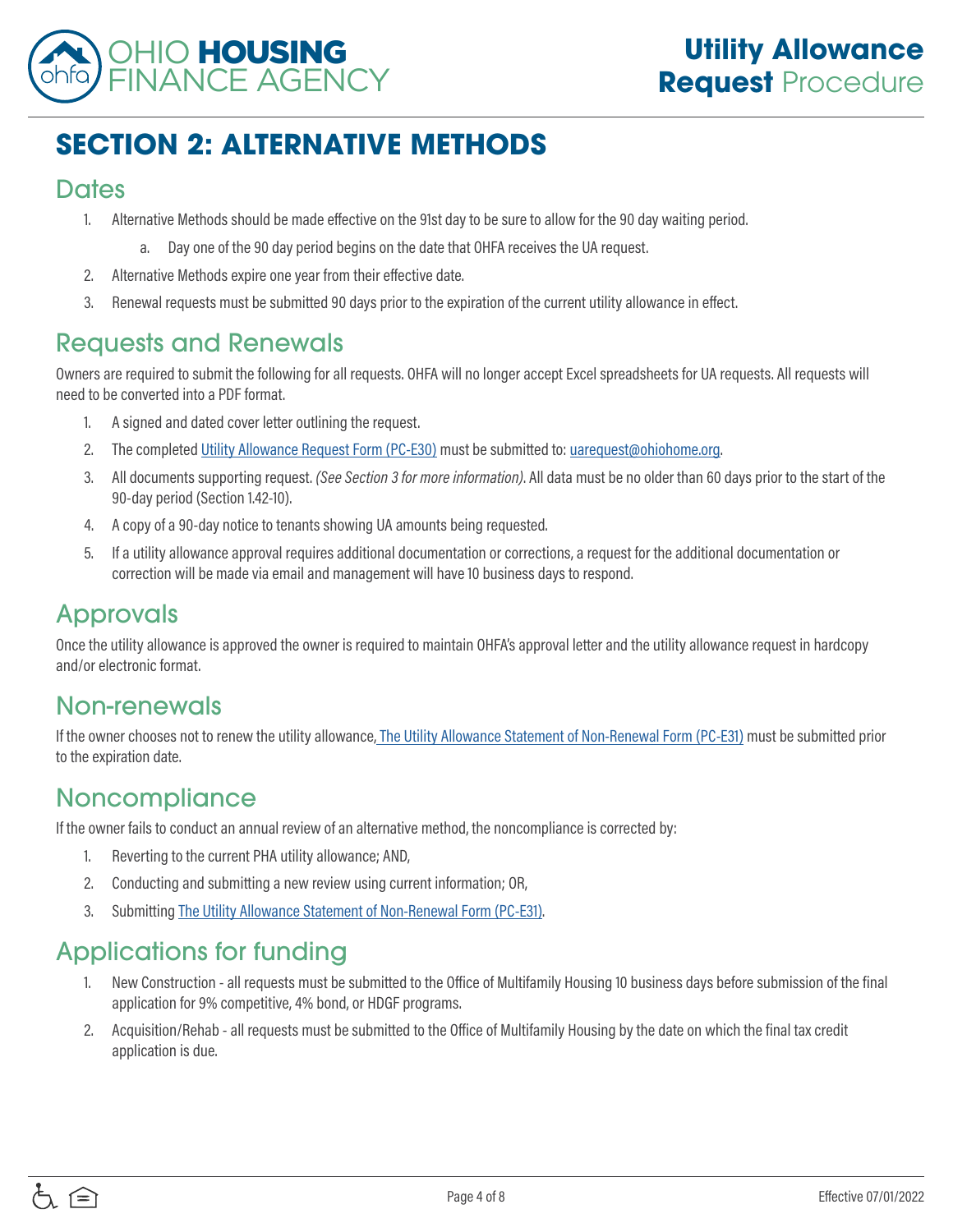

# **SECTION 3: ALTERNATIVE METHOD SUPPORT DOCUMENTATION**

## Utility Company Estimate

The estimate must be from a local utility company that provides residential service to the buildings of the project and must be on the utility company's letterhead. The estimate must be for units of similar size and construction in the same geographic area of the subject building and must take into account taxes and fees on the utilities that the tenant pays.

# HUD Utility Schedule Model

The HUD Utility Schedule Model (HUSM) submitted must be completed in either the Excel-based version (converted to a PDF format) or web version [available here.](https://www.huduser.gov/portal/resources/utilallowance.html) All supporting documentation showing how rates, blocks, and charges were selected for each utility entered into the HUSM must be submitted.

To clear up any confusion about which unit type to apply to the current HUD Utility Schedule Model (HUSM) HUD provides these two tables. The current HUSM only allows for the selection of five unit types. The table below shows how these unit types are related to the unit types and type numbers from the Residential Energy Consumption Survey (RECS).

| <b>Current Model Unit Types</b>    |                                |                         |  |
|------------------------------------|--------------------------------|-------------------------|--|
| <b>Unit Types</b>                  | <b>Based on RECS Unit Type</b> | <b>RECS Type Number</b> |  |
| Single Family House                | SF Det                         |                         |  |
| Single Family Attached             | SF Att                         | 3                       |  |
| Lowrise Apartment (2 - 4 units)    | Apt 2-4                        | 4                       |  |
| Larger Apartment Bldgs. (5+ units) | Apt $5+$                       | h                       |  |
| <b>Manufactured Homes</b>          | Mobile                         |                         |  |

The previous HUSM allowed for the selection of 10 unit types and four alternatives. The table below shows how these unit types are related to the five RECS unit types and type numbers. Please use this table to determine the appropriate unit type to use in the current model. For example, a townhouse under the previous HUSM is currently identified as a Single Family Attached unit with a RECS type number of 3, so please choose Single Family Attached for the unit type in the current model.

| <b>Previous Model Unit Types</b> |                                |                         |  |
|----------------------------------|--------------------------------|-------------------------|--|
| <b>Unit Types</b>                | <b>Based on RECS Unit Type</b> | <b>RECS Type Number</b> |  |
| Detached houses                  | SF Det                         | 2                       |  |
| Duplexes, row or townhouses      | <b>SF Att</b>                  | 3                       |  |
| Garden and high rise apartments  | Apt $5+$                       | 5                       |  |
| Manufactured homes               | Mobile                         | 1                       |  |
| <b>Duplex</b>                    | SF Att                         | 3                       |  |
| <b>Triplex</b>                   | SF Att                         | 3                       |  |
| Fourplex                         | SF Att                         | 3                       |  |
| Townhouse - within row           | <b>SF Att</b>                  | 3                       |  |
| Townhouse - end of row           | <b>SF Att</b>                  | 3                       |  |
| Multifamily                      | Apt 2-4                        | 4                       |  |
| Highrise                         | Apt $5+$                       | 5                       |  |
| Apartment                        | Apt 2-4                        | 4                       |  |
| Alternative 1                    | Apt 2-4                        | 4                       |  |
| Alternative 2                    | Apt 2-4                        | 4                       |  |
| Alternative 3                    | Apt 2-4                        | 4                       |  |
| Alternative 4                    | Apt 2-4                        | 4                       |  |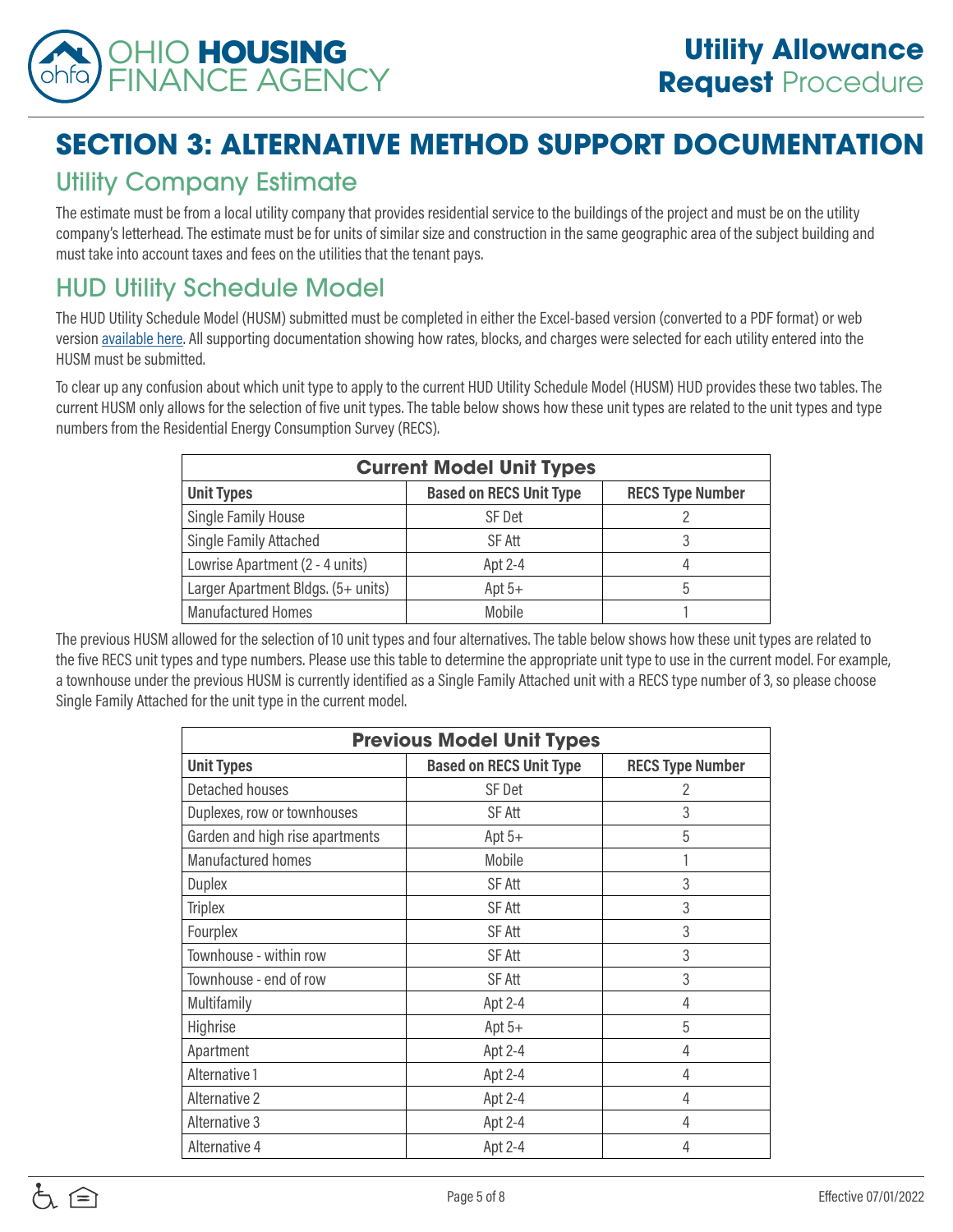

## Engineer's Energy Consumption Model

The Engineer's Energy Consumption Model submitted must, at minimum, take into account specific factors including (but not limited to) unit size, building orientation (e.g. townhouse versus garden unit), design and materials, mechanical systems, appliances, characteristics of building location and available historical data. The energy professional or firm conducting the allowance calculations must submit an energy consumption model projection and meet all of the following conditions:

- 1. A complete copy of the energy consumption model projection. The projection should show the steps of the process, the projected consumptions and dollar amounts including taxes and fee.
- 2. Documentation demonstrating that staff supervising the calculation of utility allowances maintains certifications and licenses relevant to the development and implementation of an energy consumption model (e.g. Professional Engineer license, Professional Architect license, Certified Energy Manager or similar designation).
- 3. Verification of a minimum of one year's experience implementing energy consumption models.
- 4. Description of the firm or energy professional's experience implementing energy consumption models.
- 5. Submission of resumes for those completing/overseeing the utility allowance calculations.
- 6. Submission of a letter from an engineer or architect indicating that the firm or professional conducting the energy audit is not related to the owner. The firm or professional conducting the energy audit must not be related to the owner within the meanings of Internal Revenue Code Section 267(b) or 707(b).

## Renewable Source

To be determined.

# **SECTION 4: SUBMISSION OF ALTERNATIVE METHOD REQUESTS**

OHFA will accept submissions via email with all required documentation to [uarequest@ohiohome.org.](mailto:uarequest%40ohiohome.org?subject=)

OHFA will only accept requests in PDF format. Excel files will be rejected.

Projects Initially Placing in Service - The owner is not required to review the utility allowances, or implement new utility allowances until the building has achieved 90% occupancy for 90 consecutive days or the end of the first year of the credit period, whichever is earlier.

By the end of the 90-day period discussed in Section 2, OHFA will send a letter of approval or denial to the owner after the review has been completed.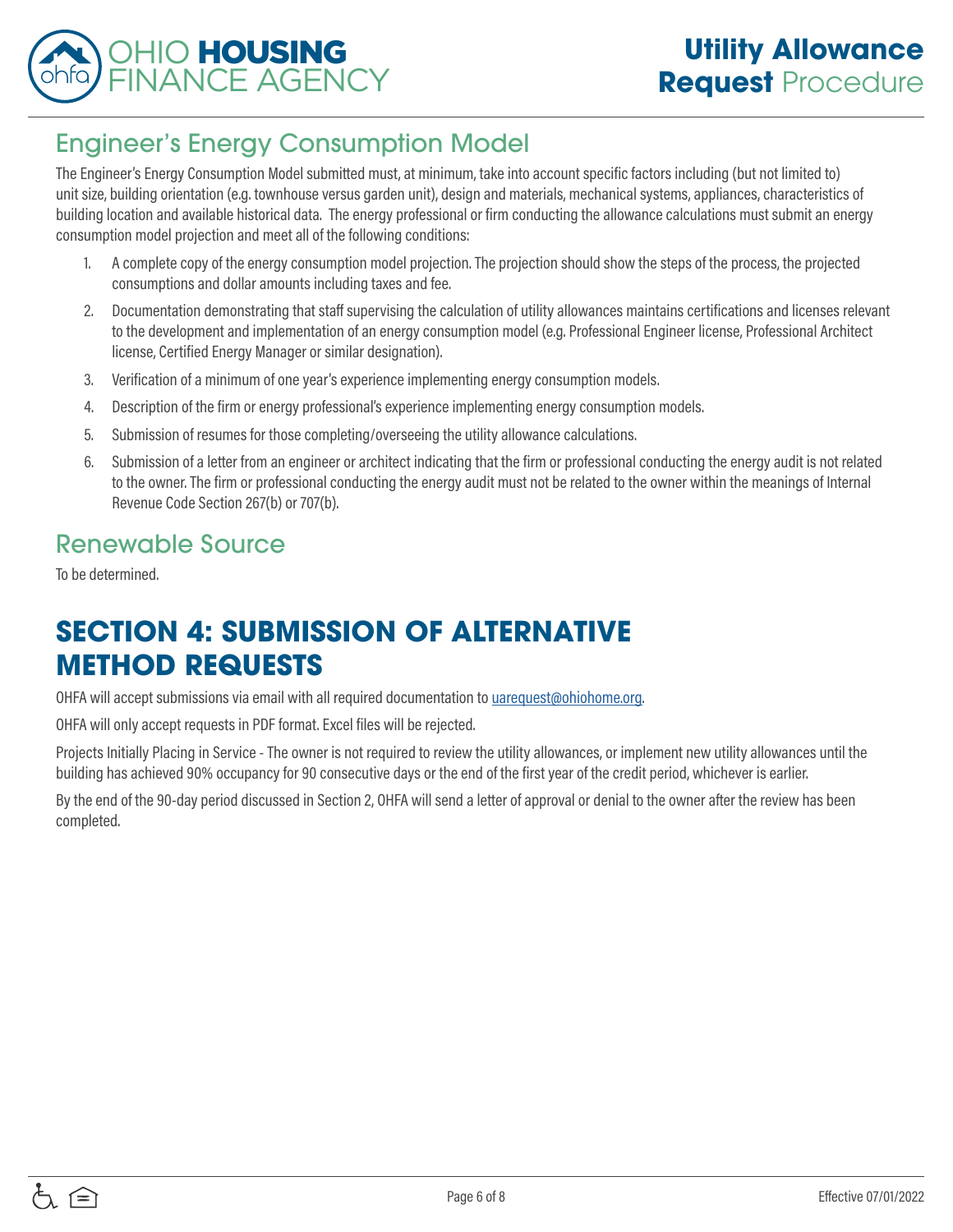

# **SECTION 5: ALTERNATIVE METHOD DENIALS AND APPEALS**

## Denials

OHFA reserves the right to deny a request for the following reasons (but not limited to):

- Insufficient or incomplete submission;
- Outstanding non-compliance issues, e.g. Uncorrected 8823s; until such time the non-compliance is cured and approved by the Compliance Operations Manager;
- Calculation errors.

## Appeals

If the utility allowance request is denied, an appeal may be submitted to OHFA with the following requirements:

- 1. Must be within 10 business days from the date of denial;
- 2. Must be in writing on company letterhead and signed by the owner or owner agent;
- 3. Must specifically describe why the appeal should be granted.
- 4. Must include a copy of the denial letter.

All appeals should be submitted to [UARequests@ohiohome.org.](mailto:UARequests%40ohiohome.org?subject=)

# **SECTION 6: PROJECTS IN EXTENDED USE**

During the Extended Use period, the owner is not required to submit requests for approval of any utility allowance; however, the utility allowance must be updated on an annual basis and consistent with the current utility allowance policy. Any change in utility allowances must also be completed in DevCo on an annual basis. Documentation for the utility methodology selected must be updated annually. OHFA reserves the right to request documentation demonstrating the utility allowance meets OHFA's policy.